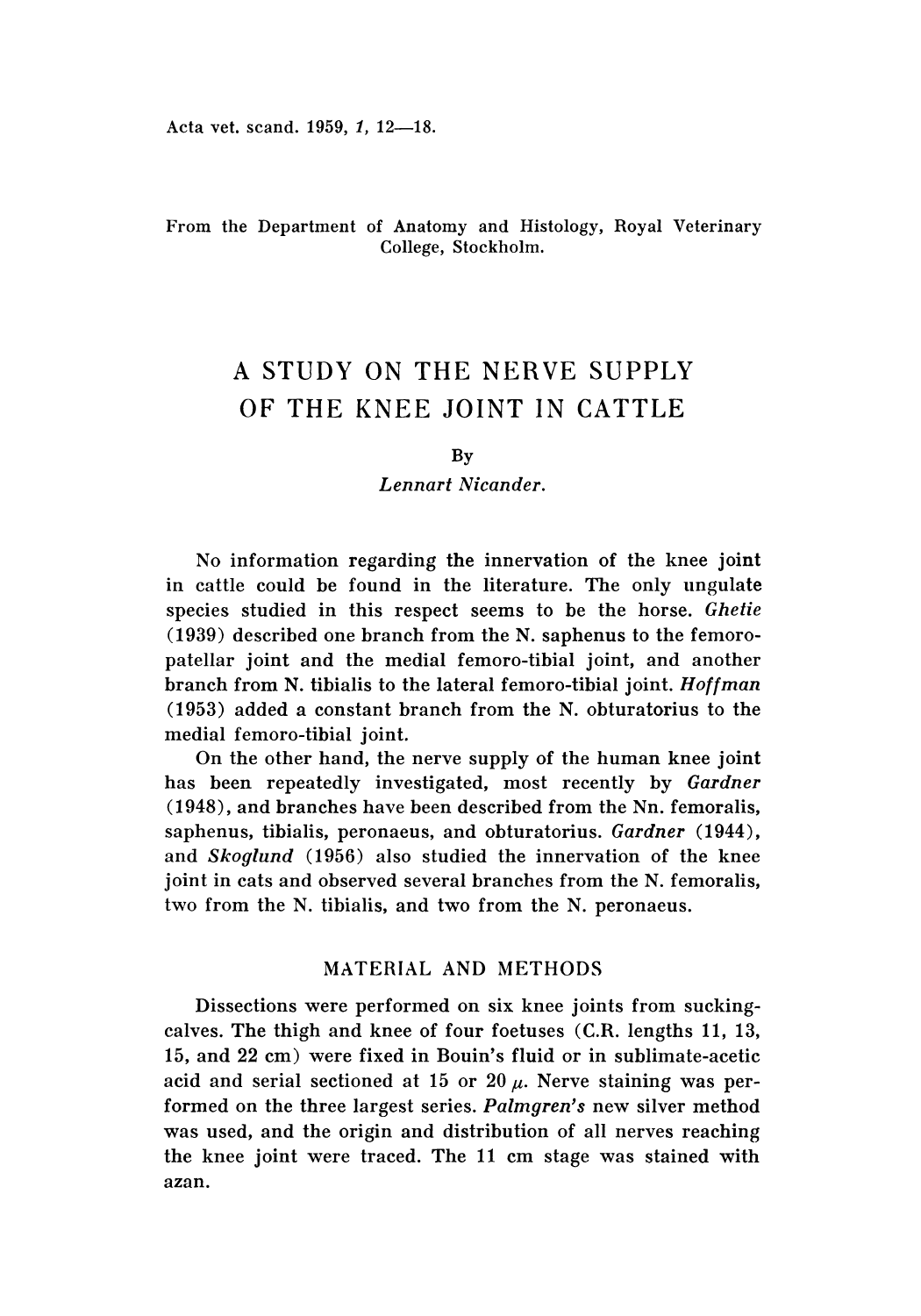## OBSERVATIONS

Four distinct nerves to the knee joint were found by dissection.

1) The largest nerve to the joint is given off by the N. saphenus, at the posterior border of the M. vastus medialis. It descends between the M. sartorius and the distal part of the M. semimembranosus, with the A.V. genus suprema, to the distal extremity



Fig. 1. Semi-schematic drawing of the nerve supply to the knee joint of a sucking-calf (medial view). The branch from the femoral nerve by way of the rectus femoris muscle, and the main branches from the saphenous nerve and from the tibial nerve are shown.

of the femur, just above the medial epicondyle. It then divides into two or three branches. The posterior branch approaches the medial collateral ligament and ramifies there, but some fibres continue into the capsule behind the ligament. The remaining parts pass downward and forward, reach the deep surface of the medial patellar ligament, which receives fibres from at least one of the branches, and then send twigs into the large fat pad behind the patellar ligaments. These bundles follow the blood vessels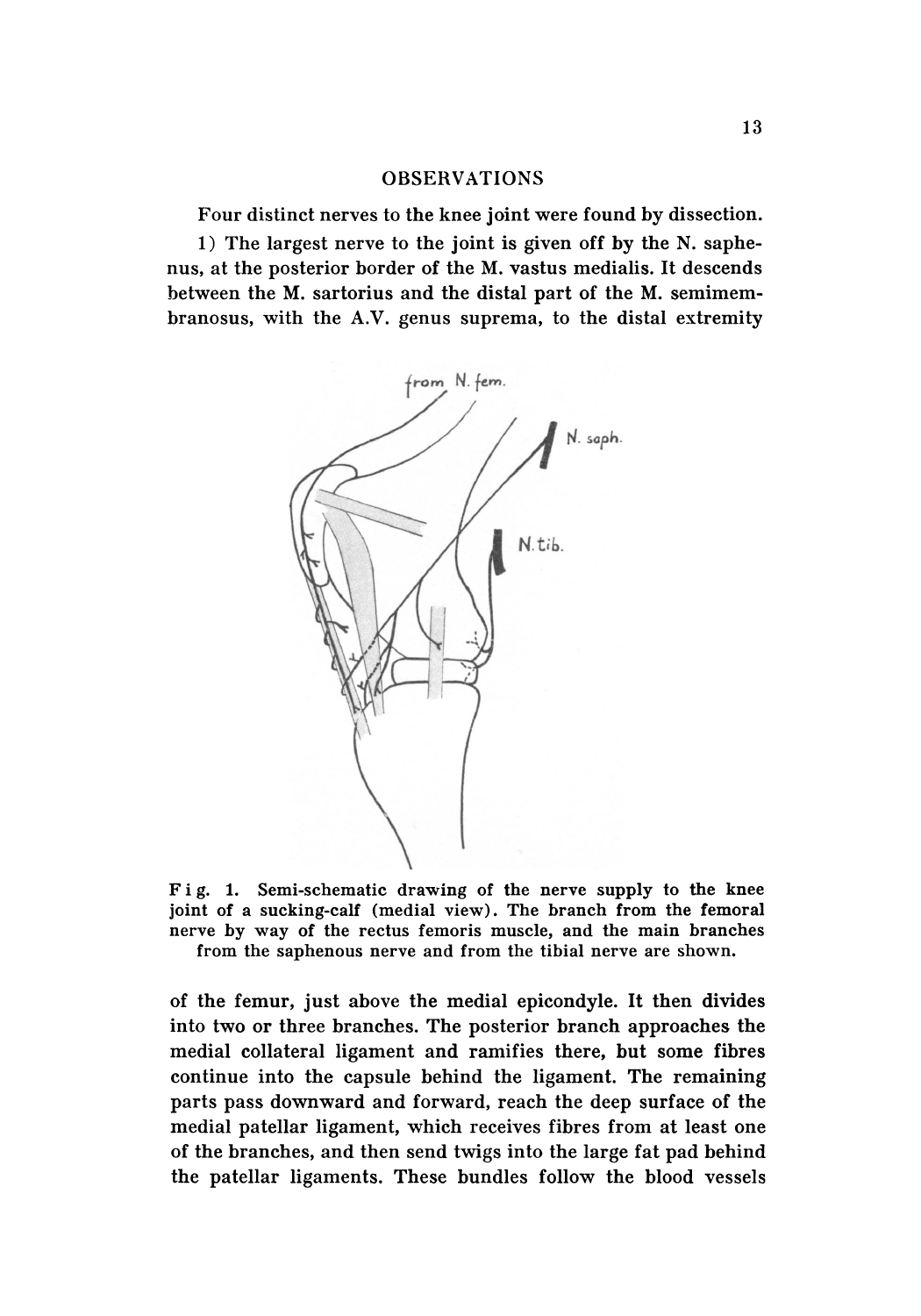

Fig. 2. Semi-schematic drawing of the knee joint of a sucking-calf (lateral view). The main articular branch of the peroneal nerve and some terminal twigs of the branch from the femoral nerve and the saphenous nerve are shown.

and one of them is distributed to the proximal extremity of the tibia along an artery. The largest branch of the nerve crosses the anterior surface of the middle patellar ligament and ultimately ramifies in the vicinity of the distal part of the lateral patellar ligament.

2) A second nerve is given off directly from the N. femoralis to the most proximal part of the M. rectus femoris. It emits a few side branches in the proximal part of the muscle and then descends without further branching to the distal part of the muscle, on the anterior surface of the patella. About one centimetre proximal to the end of the fleshy part of the muscle it turns medially into the M. vastus medialis and continues its course across the terminal fibres of this muscle and then along the medial side of the middle patellar ligament, embedded in fat tissue. Numerous twigs are sent to the perichondrium of the anterior surface of the apex patellae and to the middle patellar ligament, and some fibres also join the vascular nerves in the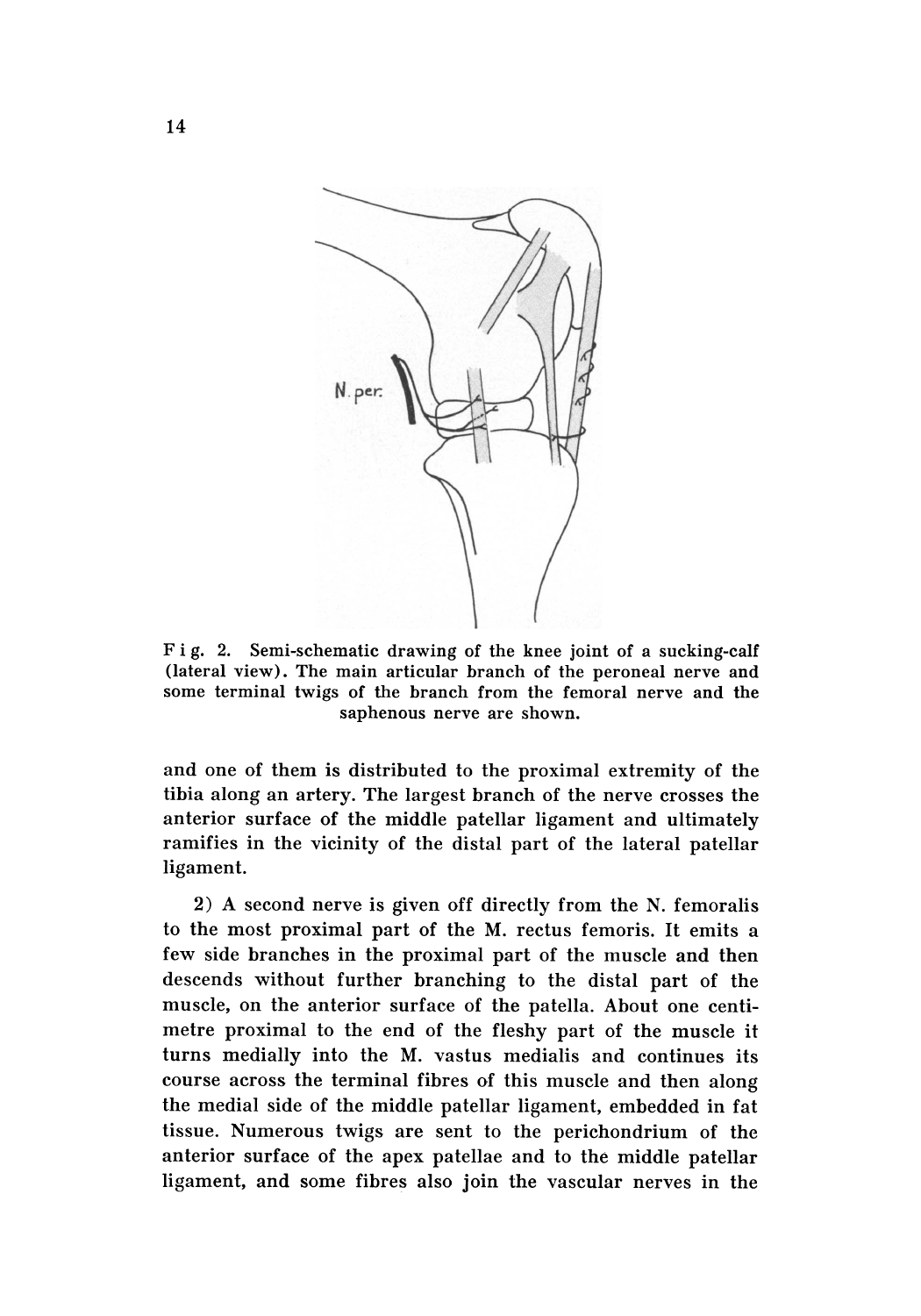fat pad. The terminal ramifications occur near the distal end of the ligament.

3) The posterior part of the joint capsule is principally innervated by a branch from the N. tibialis, given off together with some large muscular branches before the nerve enters the M. gastrocnemius. It runs with the N. tibialis between the two heads of the M. gastrocnemius, and then between the M. flexor digitalis superficialis and the medial head of the M. gastrocnemius. It turns forward in the intercondyloid fossa of the femur and divides into two, three, or four branches to the posterior capsule. They mainly form a plexus in the adventitia of the popliteal vessels, together with some other branches to be described below, and from this plexus many bundles are sent into the thick fibrous layer of the capsule, where they seem to form end-organs.

4) The N. peronaeus gives off a very fine branch at the level of the lateral epicondyle of the femur. It descends with the main stem for some distance on the lateral head of the M. gastrocnemius under cover of the M. biceps femoris and then divides into two branches which turn forward and finally somewhat upward, approaching the lateral collateral ligament. Sometimes two separate bundles originate directly from the N. peronaeus and follow parallel courses to the ligament. The distal branch gives fibres to the surface of the ligament through a thin layer of muscle fibres belonging to the M. extensor digitalis lateralis. It then ramifies in the capsule along the periphery of the lateral meniscus. The proximal branch ramifies near the superficial surface of the collateral ligament at a higher level.

The section series showed some additional nerve branches to the joint not demonstrable by dissection. One or two bundles from the N. tibialis were given off at a higher level than the main branch to the joint. They ran in the adventitia of a vein to the V. poplitea and descended with this vessel to the plexus in the intercondyloid fossa. A small bundle from the N. peronaeus behaved in a similar way in three foetuses. Another small bundle from the N. saphenus descended to the plexus in the adventitia of the A. poplitea. Fibres from these branches may well take part in the innervation of the posterior capsule.

Branches from the N. femoralis to the M. vastus intermedius and the M. articularis genu approached the wall of the suprapatellar extension of the femoro-patellar joint cavity, but no ramifications were observed in the wall.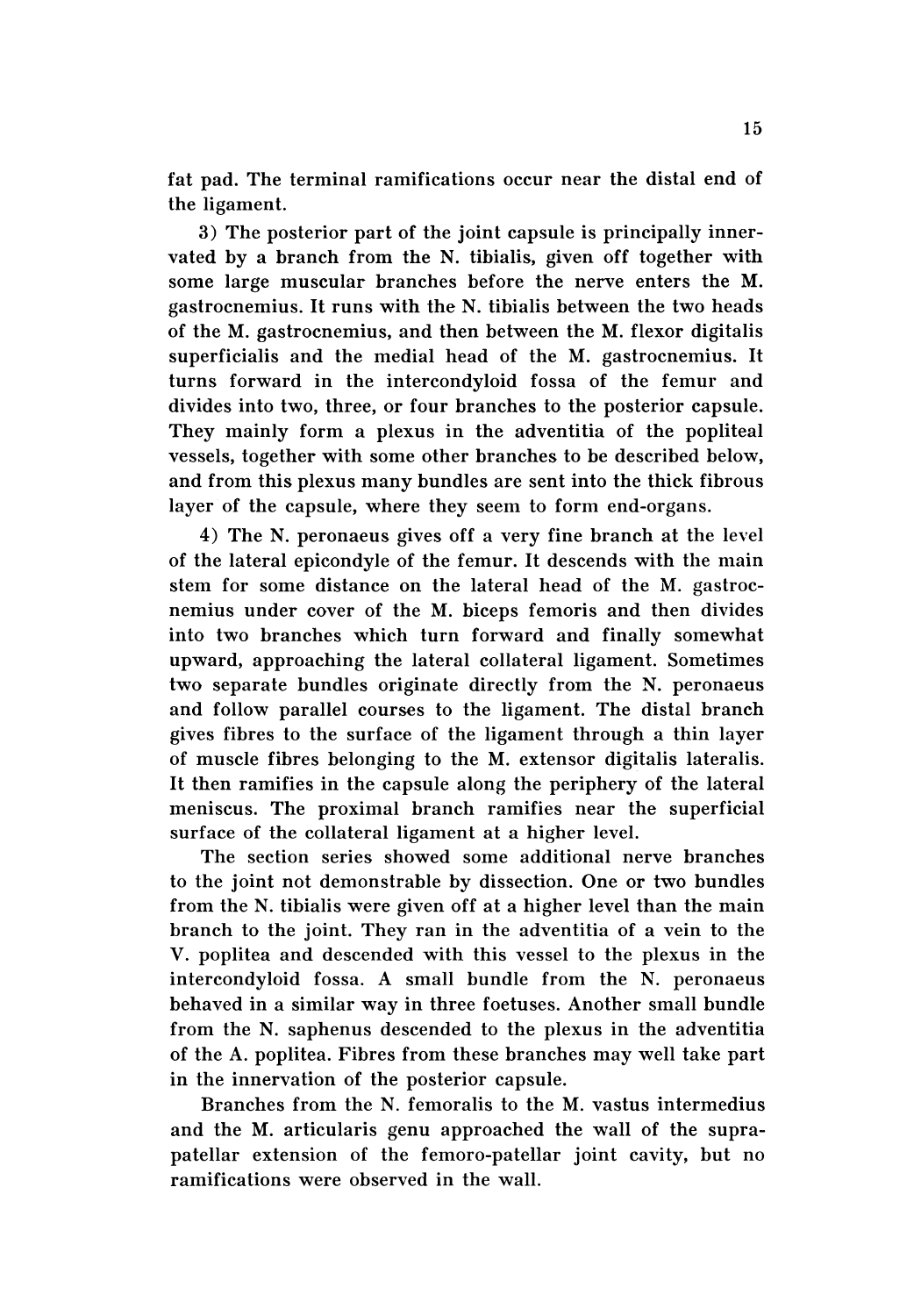In one foetus two articular nerves descended in the M. rectus femoris. The smaller one followed a straight course to the surface of the middle patellar ligament and ramified between the ligament and the fascia near the apex patellae.

## DISCUSSION

The innervation of the knee joint in cattle obviously shows the same main features as in humans and cats *(Gardner, 1944, Skoglund,* 1956). However, only *one* branch from the N. femoralis is present in cattle, as a rule, whereas several branches reach the knee joint of humans, cats, and mice *(Gardner,* 1942) by way of the M. vastus medialis and the M. vastus lateralis. Moreover, no branch to the joint from the nerve to the M. rectus femoris seems to have been observed earlier. On the other hand, the joint nerve from the N. saphenus is unusually large in cattle and has a wide distribution. In this respect there is good agreement with the conditions in the horse *(Ghetie,* 1939), whereas no nerves to the stifle joint from the muscular branches of the N. femoralis or from the N. peronaeus have been described. Such nerves might be present in the horse though not demonstrable by dissection.

A constant branch from the N. obturatorius to the stifle joint was recently described by *Hoffman* (1953). Contributions from this nerve are also present in humans and in cats *(Gardner, 1944, Skoglund,* 1956). In the present material no fibres to the knee joint from the N. obturatorius could be found, though they were sought for in two section series comprising the whole thigh.

It is obvious that a large proportion of the nerve fibres approaching the knee joint of cattle are intended for the collateral ligaments and the middle patellar ligament. These fibres were comparatively coarse and were sometimes seen to form endings suggesting complex end-organs. Such end-organs were observed by *Andrew* (1954) on the surface of the medial collateral ligament of the knee joint in cats and rabbits and considered to give rise to proprioceptive impulses. Similar end-organs were probably forming in the posterior capsule in the largest foetuses, in accordance with the conditions in mice, cats, and humans *(Gardner,* 1942, 1944, 1948, *Kellgren* and *Samuel,* 1950, *Skoglund,* 1956).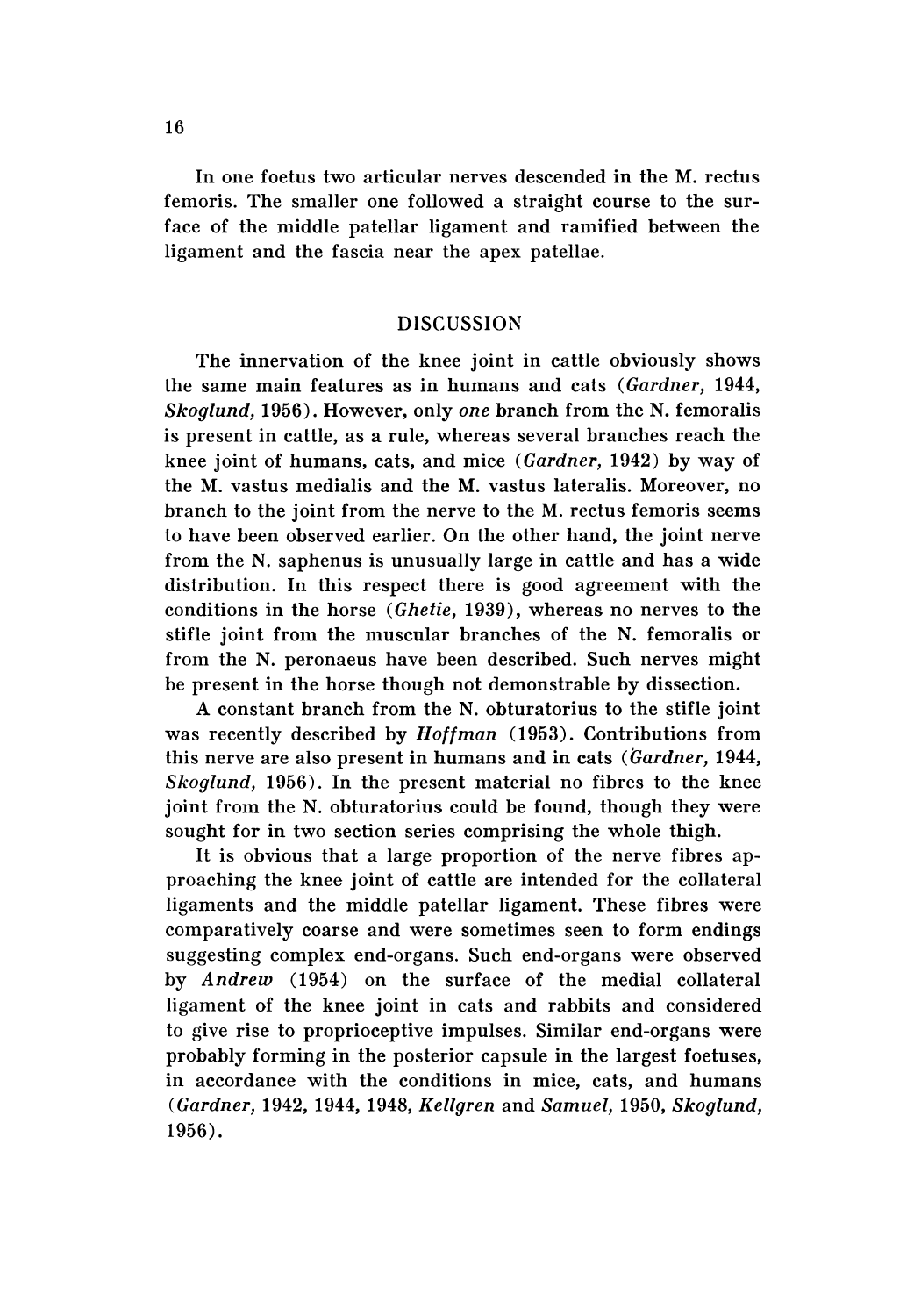#### REFERENCES.

*Andrew, B. L.:* J. Physio1. 1954, 123, 241.

*Gardner, E.:* Anat. Rec. 1942, 83, 401.

 $-$  : J. comp. Neur. 1944, 80, 11.

: Anat. Rec. 1948, *101, 109.*

*Ghetie, V.: Arch. Tierheilk. 1939, 75, 134.* 

*Hoffman, G.:* Monatsh. Vet. med. 1953, 8, 569.

*Kellgren,* J. *H.* and *E. P. Samuel:* J. Bone Joint Surg, 1950, 32 *B, 84.*

*Palmgren, Axel:* to be published in Acta Zoo1.

*Skoglund, Sten:* Acta physio1. scand. 1956, 36, Supp1. 124.

## SUMMARY

The nerve supply of the knee joint in cattle was studied by dissections on sucking-calves and by nerve staining of section series of foetal joints.

Four distinct nerves to the joint were observed. They were given off by the N. saphenus to the medial and distal anterior regions of the joint, by a branch from the N. femoralis within the M. rectus femoris, to the middle patellar ligament, by the N. tibialis to the posterior capsule, and by the N. peronaeus to the region of the lateral collateral ligament. The microscopical studies revealed minor additional bundles to the posterior capsular region from the N. saphenus, the N. tibialis, and the N. peronaeus, as well as some bundles from the N. femoralis to the M. vastus intermedius, possibly innervating the proximal part of the femoro-patellar joint capsule.

Many of the largest fibres ramified on or near the surfaces of the collateral ligaments and the middle patellar ligament.

### ZUSAMMENFASSUNG

*Eine Studie tiber die Nervenversorgung des Kniegelenks beim Rind.*

Die Innervation des Kniegelenks beim Rind wurde durch Dissektion von neugeborenen Kiilbern und Nervenfiirbung von Schnittserien fötaler Gelenke untersucht.

Vier deutliche Nevenzweige zum Gelenk wurden wahrgenommen. Diese gingen vom N. saphenus zum medialen und vorderen distalen Abschnitt des Gelenks, vom N. femoralis innerhalb des M. rectus femoris zum geraden Patellaband, vom N. tibialis zu den hinteren Teilen der Kapsel und vom N. peronaeus zum lateralen Seitenband. Die mikroskopische Untersuchung ergab we iter einige kleine Biindel vom N. sap henus, N. tibialis und N. peronaeus zu den hinteren Partien der Gelenkkapsel, sowie einige Bündel vom N. femoralis zum M. vastus intermedius, die vielleicht den proximalen Teil der Kapsel des Femoro-Patellargelenks innervieren.

Viele der gröbsten Fibern verzweigten sich auf oder neben den Oberflächen der Seitenbänder und der geraden Patellabänder.